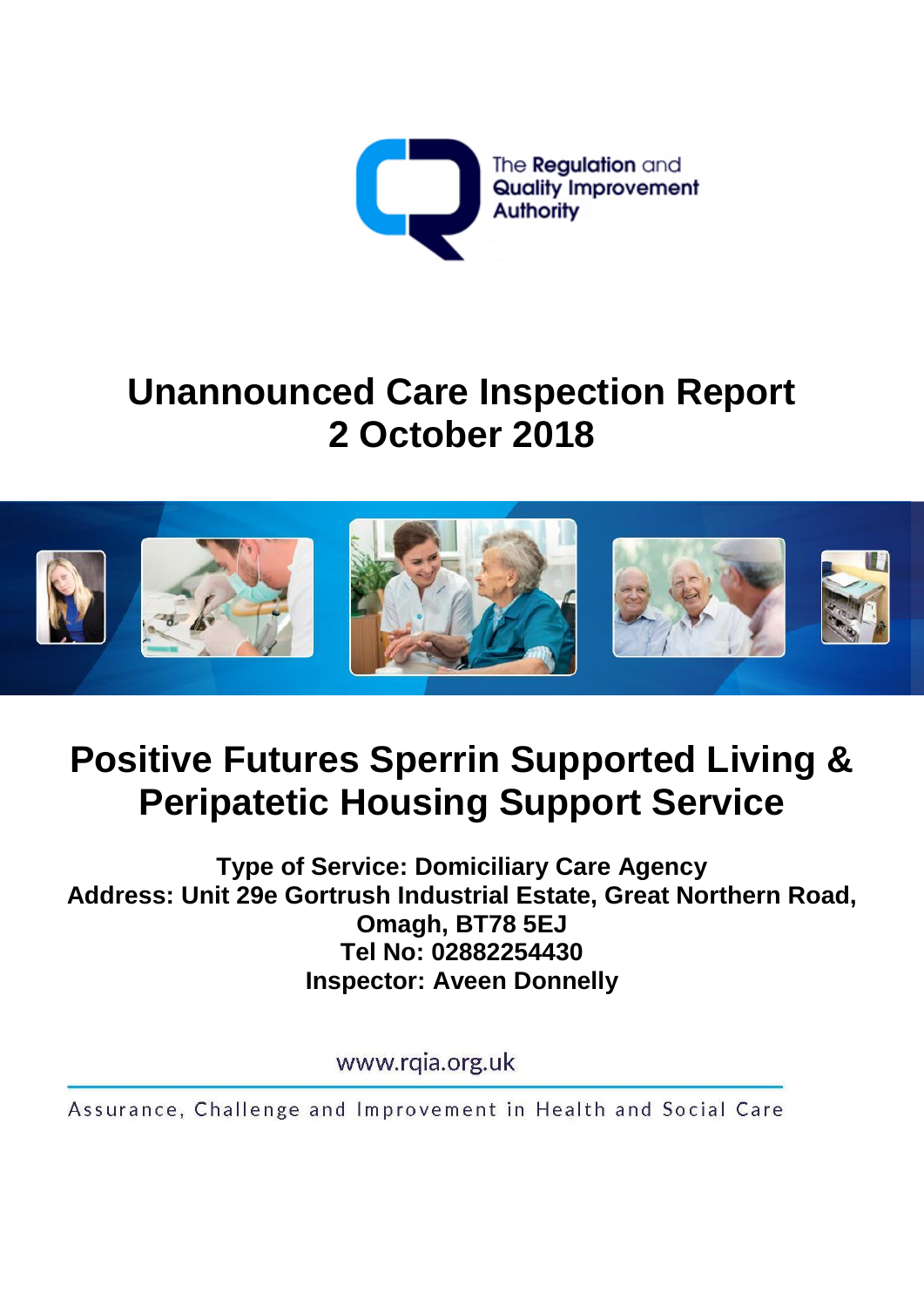It should be noted that this inspection report should not be regarded as a comprehensive review of all strengths and areas for improvement that exist in the service. The findings reported on are those which came to the attention of RQIA during the course of this inspection. The findings contained within this report do not exempt the service from their responsibility for maintaining compliance with legislation, standards and best practice.

#### **1.0 What we look for**



#### **2.0 Profile of service**

Positive Futures Sperrin Supported Living Service is a domiciliary care agency (DCA) which provides a range of supported living services, housing support and personal care services to eight individuals living in the local area. Their care is commissioned by the Western Health and Social Care (HSC) Trust.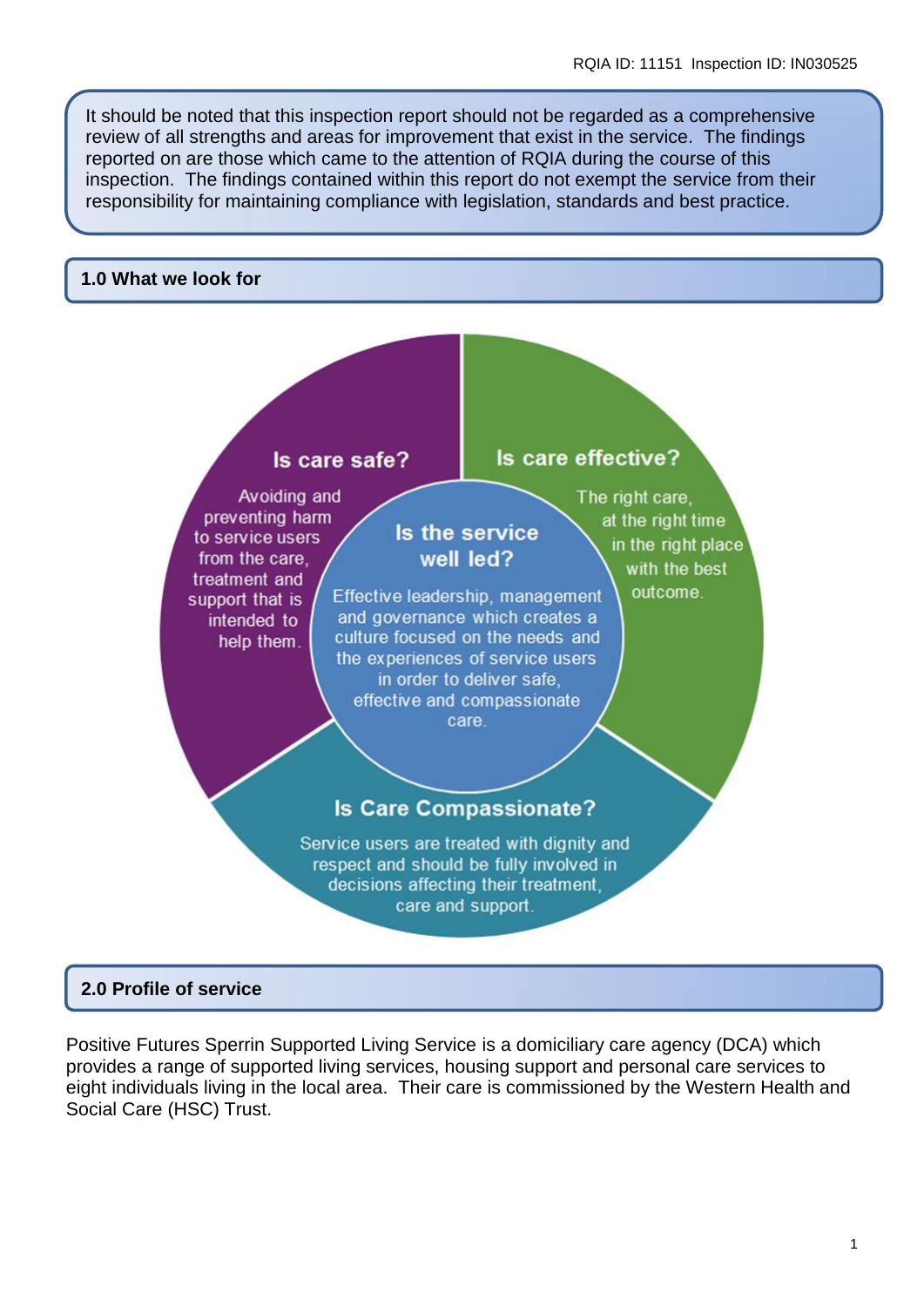## **3.0 Service details**

| <b>Organisation/Registered Provider:</b>                   | <b>Registered Manager:</b> |
|------------------------------------------------------------|----------------------------|
| <b>Positive Futures</b>                                    | Mrs Joanne Grimes          |
| <b>Responsible Individual:</b><br>Ms Agnes Philomena Lunny |                            |
| Person in charge at the time of inspection:                | Date manager registered:   |
| <b>Mrs Joanne Grimes</b>                                   | 31 January 2013            |

#### **4.0 Inspection summary**

An unannounced inspection took place on 2 October 2018 from 09.30 to 15.15 hours.

This inspection was underpinned by the Domiciliary Care Agencies Regulations (Northern Ireland) 2007 and the Domiciliary Care Agencies Minimum Standards, 2011. The inspection assessed if the agency was delivering safe, effective and compassionate care and if the service was well led.

Evidence of good practice was found throughout the inspection in relation to staff recruitment practices, staff training and development, adult safeguarding and risk management. The care records were well maintained and evidenced a very person-centred approach to care delivery. The culture and ethos of the agency promoted treating the people they supported with dignity and respect. There was evidence of good governance and management systems in place.

No areas for improvement were identified during this inspection.

At the request of the people who received care and support from Positive Futures services, the organisation has requested that RQIA refer to these individuals as 'the people supported'.

The people supported said that they were very happy with the care and support provided.

The findings of this report will provide the agency with the necessary information to assist them to fulfil their responsibilities, enhance practice and the experience of the people supported.

| 4.1 Inspection outcome |  |  |
|------------------------|--|--|
|                        |  |  |

|                                       | <b>Regulations</b> | <b>Standards</b> |
|---------------------------------------|--------------------|------------------|
| Total number of areas for improvement |                    |                  |

This inspection resulted in no areas for improvement being identified. Findings of the inspection were discussed with Joanne Grimes, registered manager, as part of the inspection process and can be found in the main body of the report.

Enforcement action did not result from the findings of this inspection.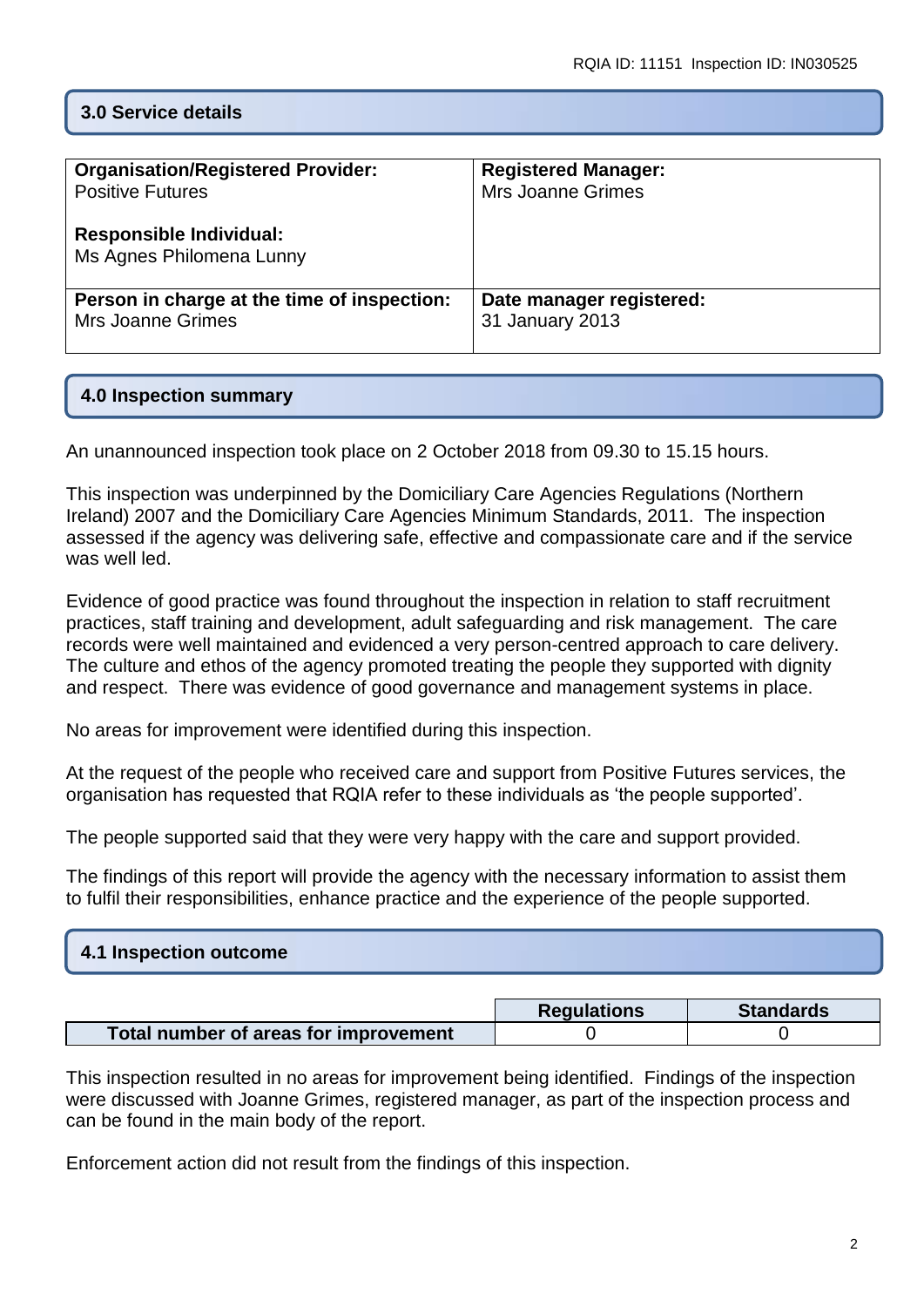#### **4.2 Action/enforcement taken following the most recent care inspection dated 28 September 2017**

No further actions were required to be taken following the most recent inspection on 28 September 2017.

## **5.0 How we inspect**

Prior to the inspection, the following records were analysed:

- previous RQIA inspection report
- records of notifiable events
- any correspondence received by RQIA since the previous inspection

At the request of the inspector, the manager was asked to display a poster, prominently within the agency's registered premises. The poster invited staff to give their views and provided staff with an electronic means of providing feedback to RQIA regarding the quality of service provision. Comments and analysis of the responses are included within the report.

The inspector also requested that the manager display a 'Have we missed you?' card within the premises. This informed the people supported and/or their relatives that the inspection had taken place and invited their feedback. No responses were received.

During the inspection process the inspector spoke with the registered manager, the service manager, three support workers, three Health and Social Care (HSC) Trust representatives, three people supported by the agency and three relatives.

Questionnaires were also provided for distribution to the people supported or their representatives. Seven questionnaires were returned within the timescale for inclusion within this report; comments received are included within the report. Any comments from returned questionnaires received after the return date will be shared with the manager for their information and action as required.

The following records were examined during the inspection:

- staff induction and training records
- staff supervision and appraisal records
- staff registration records with the Northern Irish Social Care Council (NISCC)
- support worker meeting' minutes and minutes of meetings of the people supported by the service
- the care records of two of the people supported (person centred portfolio)
- complaints and compliments records
- a selection of policies and procedures
- monthly quality monitoring reports
- annual quality report
- the Statement of Purpose
- the Service User Guide

The findings of the inspection were provided to the manager at the conclusion of the inspection.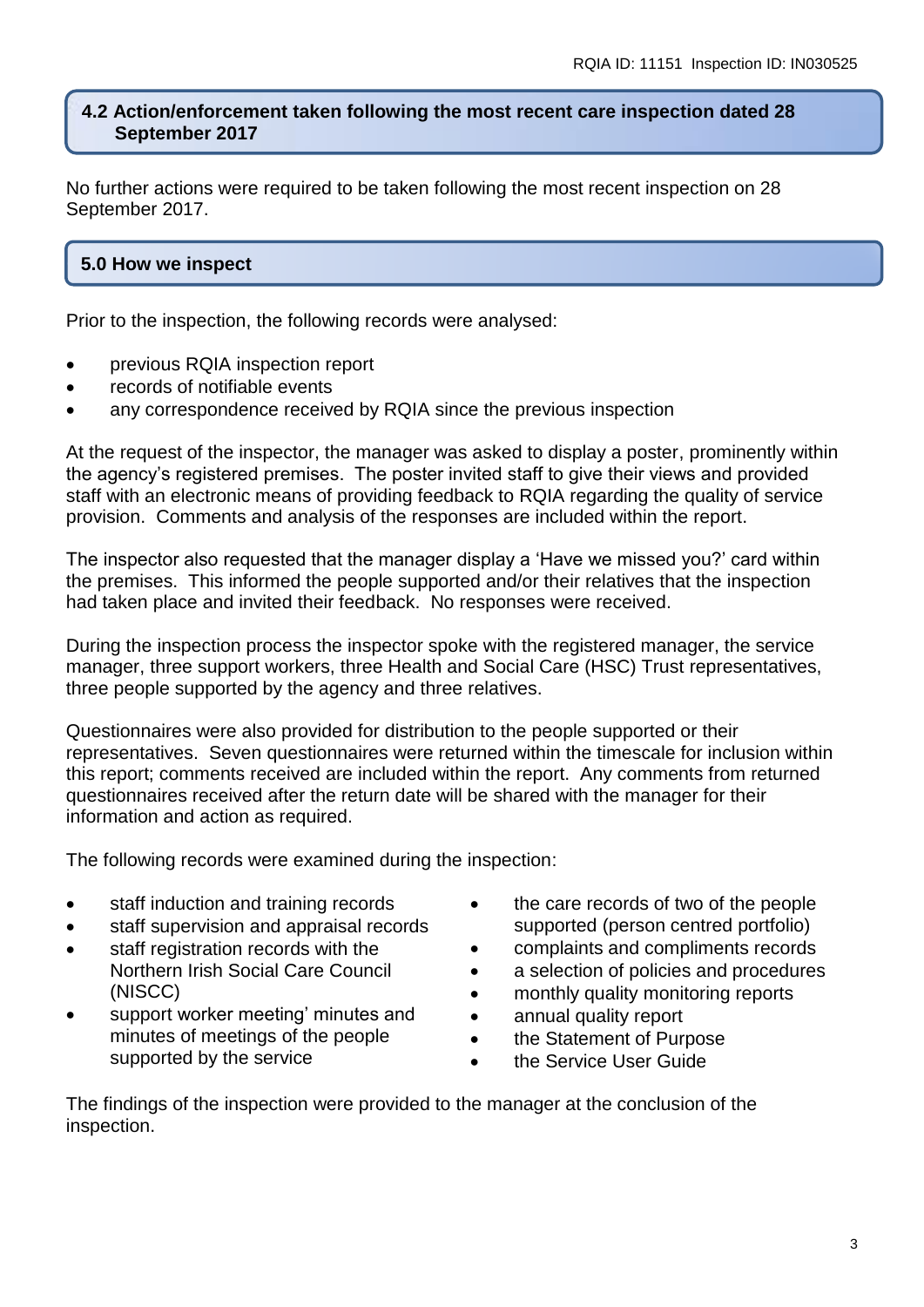#### **6.0 The inspection**

#### **6.1 Review of areas for improvement from the most recent inspection dated 28 September 2017**

There were no areas for improvement made as a result of the last care inspection.

#### **6.3 Inspection findings**

#### **6.4 Is care safe?**

**Avoiding and preventing harm to service users from the care, treatment and support that is intended to help them.**

The agency's registered premises are located at Gortrush Industrial Estate, Great Northern Road, Omagh and were suitable for the purposes of the agency.

At the time of the inspection, the agency was being managed by the manager, with the support of a deputy service manager, senior support staff and a team of support staff. Discussion with staff and the people they support confirmed that the required staffing levels were consistently adhered to. The agency's staffing arrangements were discussed and the inspector was advised that there were currently two support staff vacancies. Discussion with the manager confirmed that recruitment of staff was in progress and the vacancies were being filled by relief staff.

The agency's staff recruitment processes were noted to be managed in conjunction with the organisation's Human Resources (HR) department, located at the organisation's head office. The organisation's HR department co-ordinates the recruitment process and includes input from the manager. The manager advised that a recruitment checklist had recently been further developed, to include verification that the registered manager had provided a statement in relation to the physical and mental health fitness of staff at pre-employment stage. Following the inspection, discussion took place with a representative of the responsible individual in relation to the statement of staff physical and mental health fitness for existing staff members. It was agreed that these statements would be put in place and that RQIA would be informed when complete.

There was also a system in place to monitor the registration status of support workers in accordance with NISCC.

A review of records confirmed that all staff had received a structured induction programme in line with the timescales outlined within the Regulations. There were systems in place to monitor staff performance and to ensure that they received support and guidance. This included mentoring through formal supervision meetings, observation of practice and completion of annual appraisals. A review of records also confirmed that competency and capability assessments were undertaken with staff, as appropriate, to ensure they were safe in administering medicines and in managing the finances of the people they supported. These areas were monitored by the management team as part of their quality monitoring processes.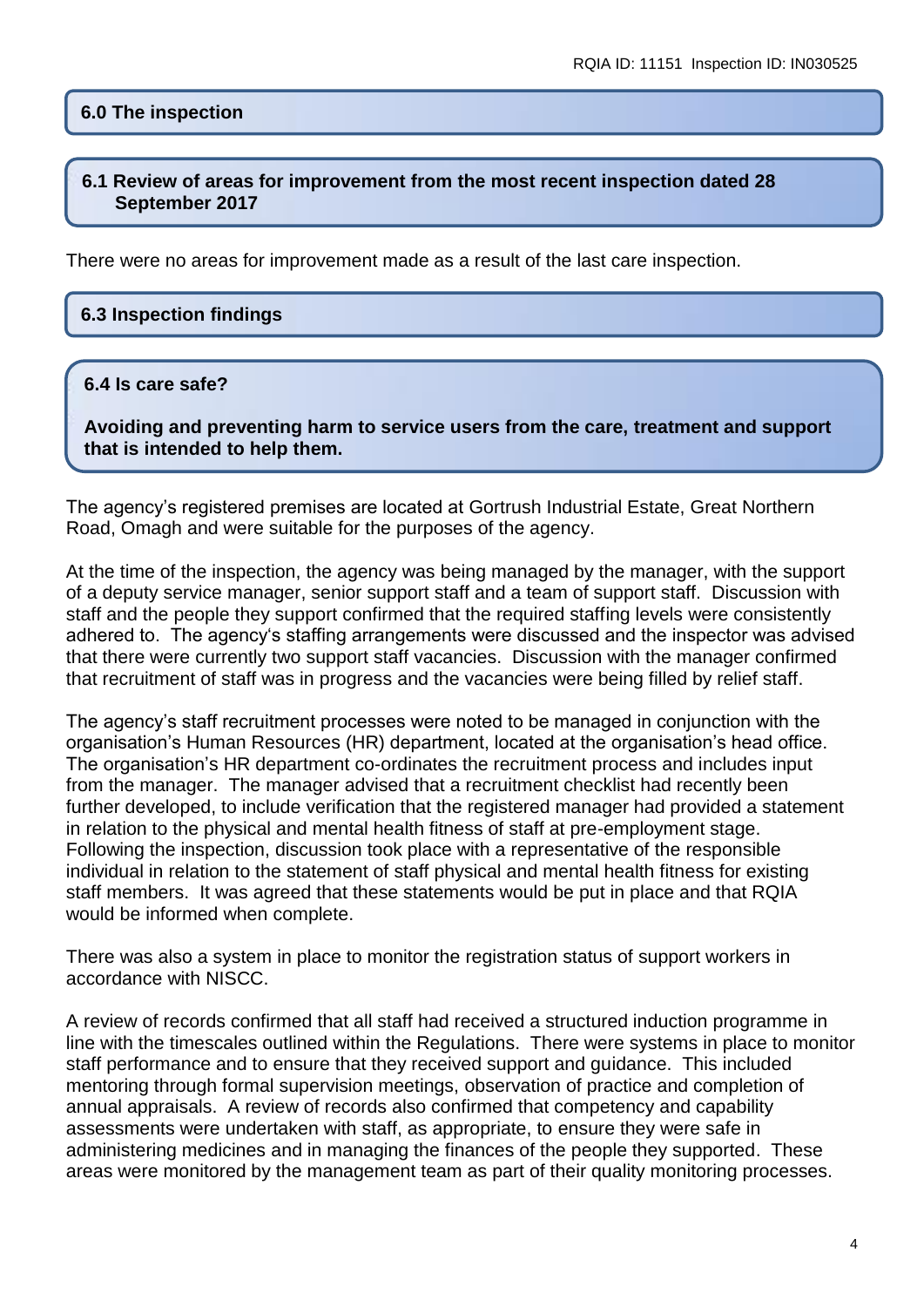Discussion with staff and a review of the training records confirmed that training had been provided in all mandatory areas and records were kept up to date. It was noted that, with the exception of those who were on sick leave, there was full compliance with the mandatory training requirements. Awareness training in areas such as mental health, epilepsy and diabetes had also been provided to staff, as appropriate.

Staff spoken with confirmed that they were knowledgeable about their specific roles and responsibilities in relation to adult safeguarding and how they should report any concerns that they had. Arrangements were in place to embed the new regional operational safeguarding policy and procedure into practice. The role of the Adult Safeguarding Champion (ASC) was discussed during the inspection and the inspector was advised that the organisation's operations director holds this responsibility and ensures that the organisation's safeguarding activity is in accordance with the regional policy and procedures.

The inspector was advised that there had been one safeguarding referral made since the last inspection. Discussion with the manager and a review of records confirmed that this had been managed appropriately and in accordance with the agency's policy and procedures.

The care records of people supported examined included assessments of needs and risk. Where restrictive practices were in place, it was evident that these were reviewed on a regular basis, to ensure that the methods used were necessary and of the least restrictive in nature.

A review of the accident and incident records identified that they had been managed appropriately and reported in line with the HSC Trust's policies and procedures. It was also noted that incidents were reviewed to ascertain patterns or trends and where appropriate, workshops had taken place with staff, to reduce any recurrence.

## **Areas of good practice**

There were examples of good practice found throughout the inspection in relation to staff recruitment, training and development, adult safeguarding and risk management.

## **Areas for improvement**

No areas for improvement were identified in this domain during the inspection.

|                                       | <b>Regulations</b> | <b>Standards</b> |
|---------------------------------------|--------------------|------------------|
| Total number of areas for improvement |                    |                  |

| 6.5 Is care effective?                                                      |  |
|-----------------------------------------------------------------------------|--|
| The right care, at the right time in the right place with the best outcome. |  |

The full nature and range of service provision was detailed in the Statement of Purpose and Service User Guide. The agency's arrangements for appropriately assessing and meeting the needs of the people supported were examined during the inspection.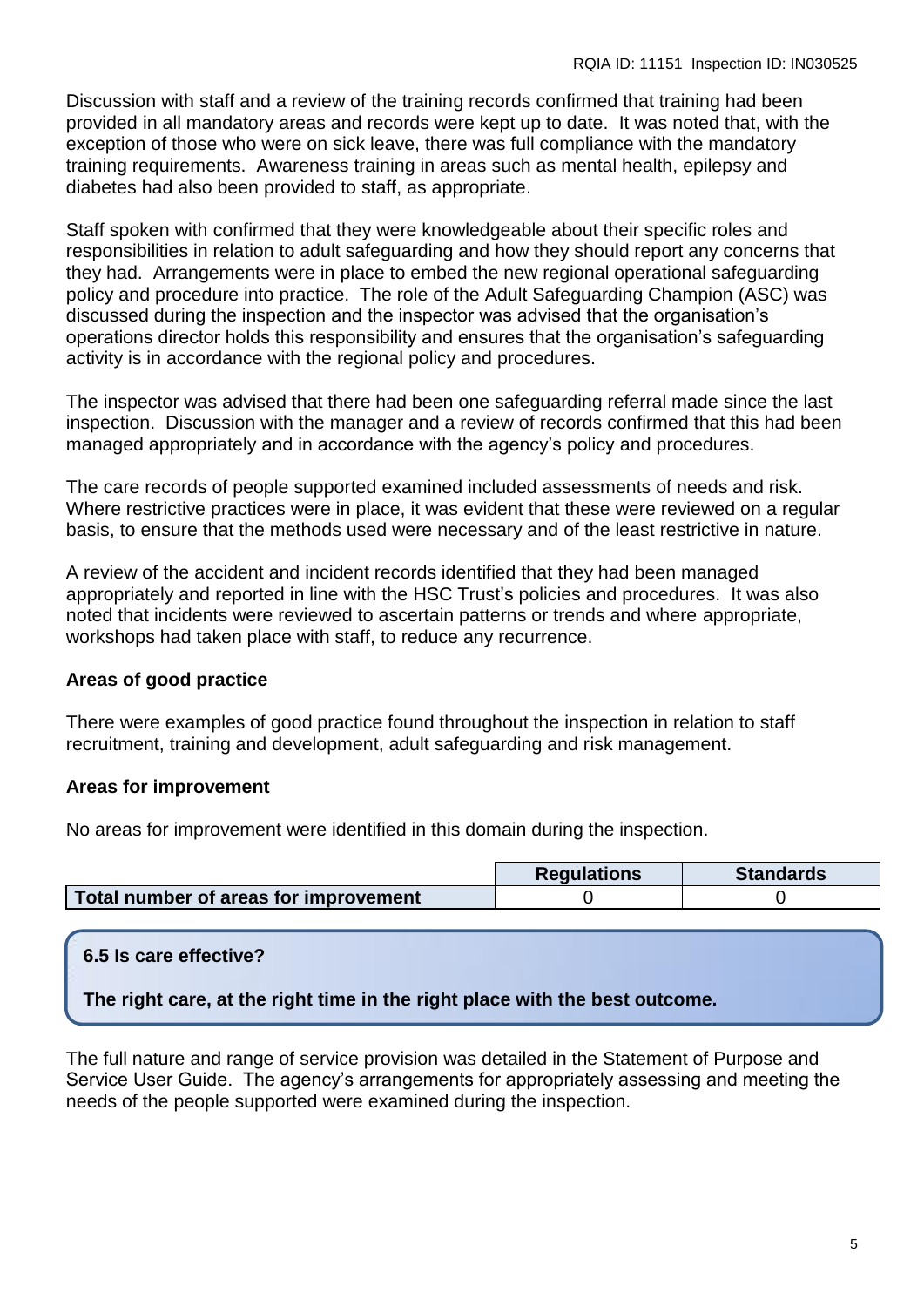A review of two of the people supported's person centred portfolios identified that they were comprehensive, personalised and reflective of the individuals' preferences. A range of person centred tools has been developed by the organisation to support effective communication and how best to support the person.

The review of the records confirmed that risk assessments were updated to reflect changes agreed with HSC Trust representatives. Feedback received from a HSC Trust representative, received as part of the monthly quality monitoring process, included 'Positive Futures can manage challenging behaviours very confidently and with positive outcomes for all involved'.

Discussion with the people supported indicated that they were fully involved in day to day decision-making about their care and the activities they wished to partake in.

The agency had developed and maintained a thorough quality monitoring system to oversee, audit and review the effectiveness and quality of care delivered to the people supported. Monthly quality monitoring was undertaken by the organisation's operations managers who had a good working knowledge of the service. Quality monitoring reports indicated consultation with a range of people supported, relatives, staff and as appropriate HSC Trust representatives.

There was evidence of effective communication with the staff, the people supported and their representatives.

Staff meeting' minutes reflected that there was effective communication between all grades of staff. The people supported were encouraged to attend meetings on a regular basis and minutes were available.

## **Areas of good practice**

There were examples of good practice found throughout the inspection in relation to the quality of the care records and the agency's engagement with the people supported.

## **Areas for improvement**

No areas for improvement were identified in this domain during the inspection.

|                                       | <b>Requlations</b> | <b>Standards</b> |
|---------------------------------------|--------------------|------------------|
| Total number of areas for improvement |                    |                  |

## **6.6 Is care compassionate?**

**Service users are treated with dignity and respect and should be fully involved in decisions affecting their treatment, care and support.**

The inspection sought to assess the agency's ability to treat the people supported with dignity and respect; and to fully involve them and/ or their representatives in decisions affecting their care and support. The culture and ethos of care was found to promote dignity, respect, independence, rights, equality and diversity. This was reflected through the staff attitudes and the methods of the delivery of the service.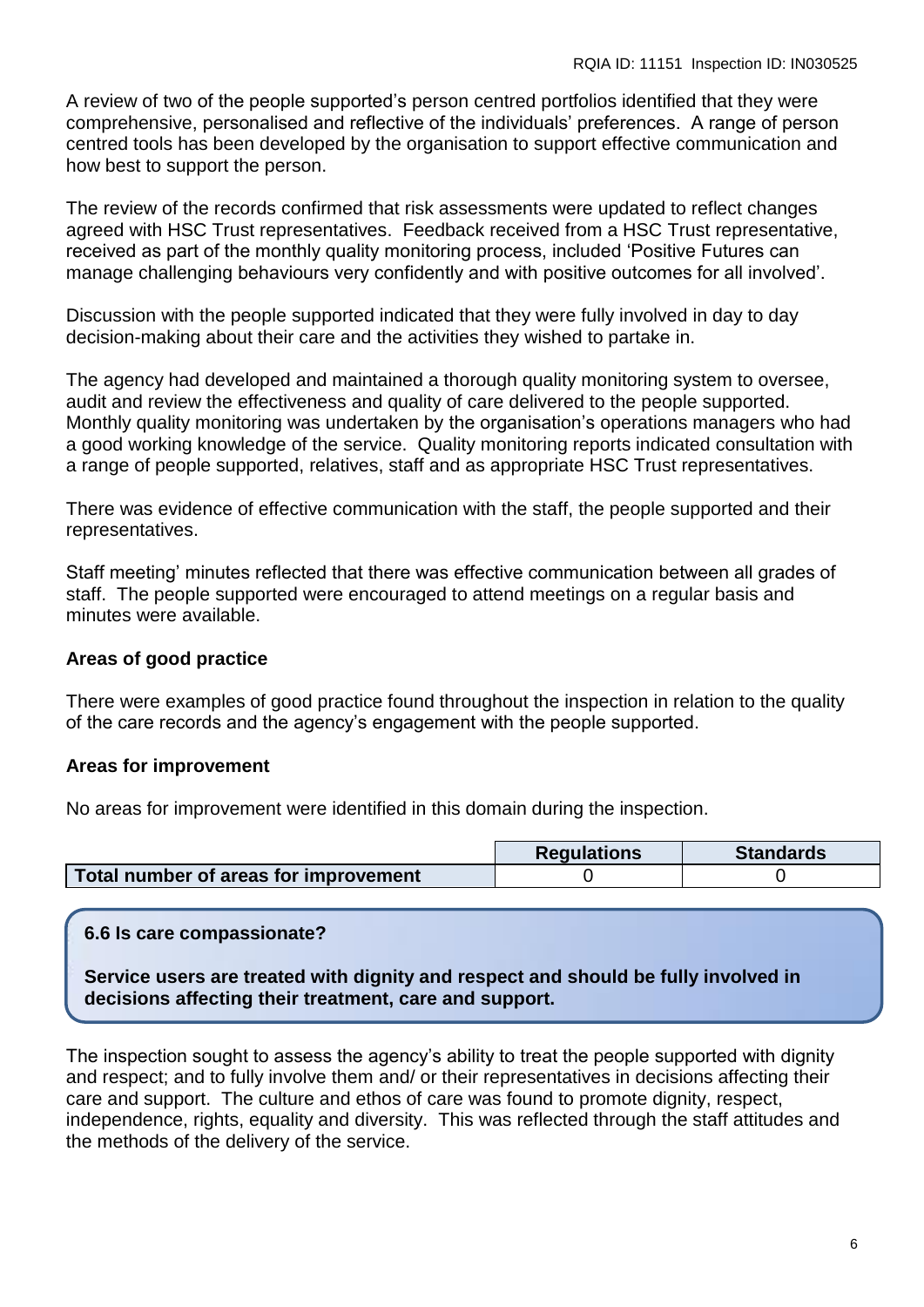The people supported by the service described to the inspector ways in which the staff treated them in a respectful manner and ways in which they were encouraged to be independent.

Participation in activities in the local and wider community were encouraged, with appropriate staff support. The people supported discussed various activities including going to the cinema, involvement in drama groups, socialising, going out to lunch and going to discos. Weekends away were facilitated where possible and the inspector was advised that recent trips included going to Lusty Beg and Bundoran. Discussion with the people supported and a review of records confirmed that the people supported had been involved in planning for the upcoming Halloween festivities

The agency maintained a range of quality monitoring systems to evaluate the quality of services provided, including monthly quality monitoring reports which specifically ascertained and included the views of the people supported and their representatives. The manager advised that the annual consultation exercise (ACE) had recently been undertaken and that the information gleaned from this would be incorporated into the next annual quality report. This will be reviewed at future inspection.

During the inspection, the inspector spoke with three people supported by the agency; all of whom indicated that they were happy with the care and support provided. They indicated that they were very satisfied with the care and support provided. The inspector also spoke with three HSC Trust representatives, three support workers and three relatives. Some comments received are detailed below:

## **Staff**

- "This is a very well-run place, we do everything we can to make people happy."
- "It is tailor-made to the individuals' needs."
- "We encourage those we support to socialise and get involved in as many opportunities as they can."

## **Representatives**

- "I am usually very happy, it is very good here and we have a very good relationship with them."
- "I am happy enough."
- "I have nothing but the highest praise for them. (Name of person supported) is provided with excellent care."

## **HSC Trust Representative**

- "I have no concerns at all, we have an excellent working relationship and it has been a very positive experience working with them."
- "We have no issues and have good links with Positive Futures."
- "No concerns at all."

At the request of the inspector, the manager was asked to issue ten questionnaires to the people supported by the agency and their representatives. Six of the people supported by the agency and one of their representatives returned questionnaires within the deadline for inclusion within the report. All respondents indicated that they were 'satisfied' or 'very satisfied' in relation to all four domains. No written comments were received.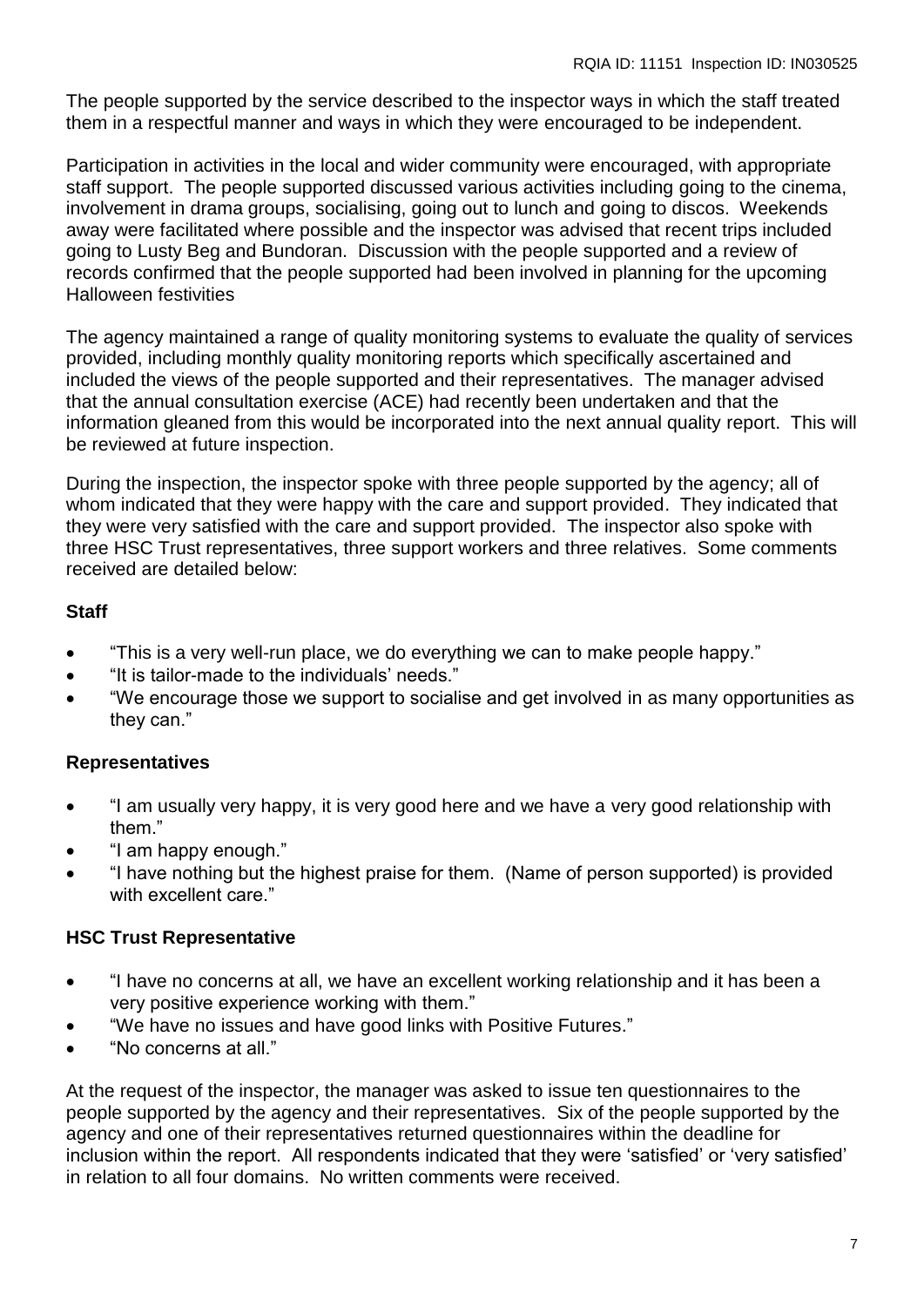Seven staff provided electronic feedback to RQIA regarding the quality of service provision. The majority of respondents indicated that they felt 'satisfied' or 'very satisfied' the care provided was safe, effective and compassionate and that the service was well led; however one respondent indicated that they were 'undecided' in relation to the safety of the care and support provided. However the written comments received did not support this response.

Comments included:

- "This service is absolutely person-centred in every aspect of the term and strives for excellence at all times."
- "I have worked for Positive Futures for many years and have seen continual improvements in the care and support given to the people that we support. Each person we support is given the same opportunities as anyone else and we as a support service strive to fulfil everyone's true potential and support them to live the lives they want to."
- "Very good."

## **Areas of good practice**

There were examples of good practice found throughout the inspection in relation to the ethos of care, promoting dignity and respect, listening to and valuing the people supported.

#### **Areas for improvement**

No areas for improvement were identified in this domain during the inspection.

|                                       | <b>Requlations</b> | <b>Standards</b> |
|---------------------------------------|--------------------|------------------|
| Total number of areas for improvement |                    |                  |

## **6.7 Is the service well led?**

**Effective leadership, management and governance which creates a culture focused on the needs and experience of service users in order to deliver safe, effective and compassionate care.**

The inspector reviewed the management and governance arrangements in place within the agency to meet the needs of the people supported.

The organisational structure of the service was clearly reflected in the service user guide and was well understood by staff. The day to day operation of the agency was overseen by the registered manager, deputy service manager, senior support workers and a team of support workers. In addition the agency's on-call system ensured that staff could avail of management support 24 hours a day.

There was evidence of effective collaborative working relationships with families of the people supported and staff. Staff spoken with confirmed that there were good working relationships and that management were responsive to any suggestions or concerns raised. All those consulted with described the manager in positive terms. One relative spoken with described the manager as being 'an exceptional and tremendous person'.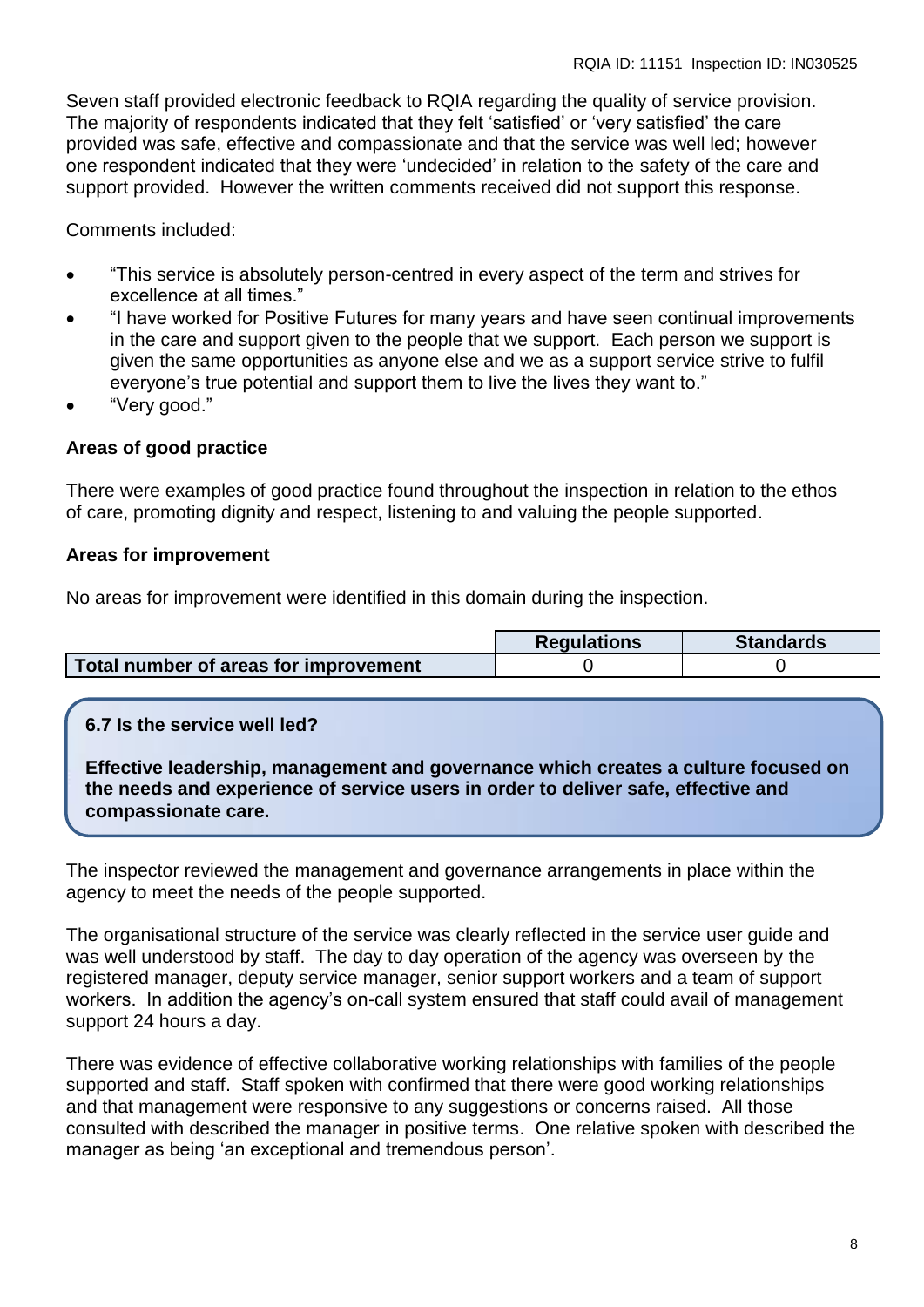The manager advised that there had been no complaints received from the last care inspection. Procedures were in place to ensure that any complaints received would be managed in accordance with regulation, standards and the agency's own policies and procedures. All those consulted with were confident that staff/management would manage any concern raised by them appropriately.

Monthly quality monitoring visits were completed in accordance with Regulation 23 of The Domiciliary Care Agencies Regulations (Northern Ireland) 2007. An action plan was generated to address any identified areas for improvement; discussion with the management team and a review of relevant records evidenced that all areas identified in the action plan had been addressed.

There was a system in place to ensure that the agency's policies and procedures were reviewed at least every three years. Policies and procedures were maintained on an electronic system, and in addition paper format pf policies were retained in the office used by staff daily.

There was good management oversight of any accidents or incidents which occurred in the service. The agency had reported any notifiable incidents to RQIA, appropriately.

The inspector discussed arrangements in place that related to the equality of opportunity for service users and the importance of the staff being aware of equality legislation whilst recognising and responding to the diverse needs of service users. The inspector noted that the agency collects equality information in relation to service users, during the referral process. The manager advised that the agency does not seek any further equality information from the service users other than that provided by the commissioning HSC Trust. The data provided by the HSC Trust is used effectively and with individual service user involvement when a person centred care plan is developed. In addition, the manager confirmed that no complaints had been received with respect to equality issues from service users and/or their representatives.

On the date of inspection the registration certificate was up to date and displayed appropriately.

## **Areas of good practice**

There were examples of good practice found throughout the inspection in relation to governance arrangements, management of complaints and incidents, quality improvement and maintaining good working relationships.

#### **Areas for improvement**

No areas for improvement were identified in this domain during the inspection.

|                                       | <b>Regulations</b> | <b>Standards</b> |
|---------------------------------------|--------------------|------------------|
| Total number of areas for improvement |                    |                  |

#### **7.0 Quality improvement plan**

There were no areas for improvement identified during this inspection, and a QIP is not required or included, as part of this inspection report.